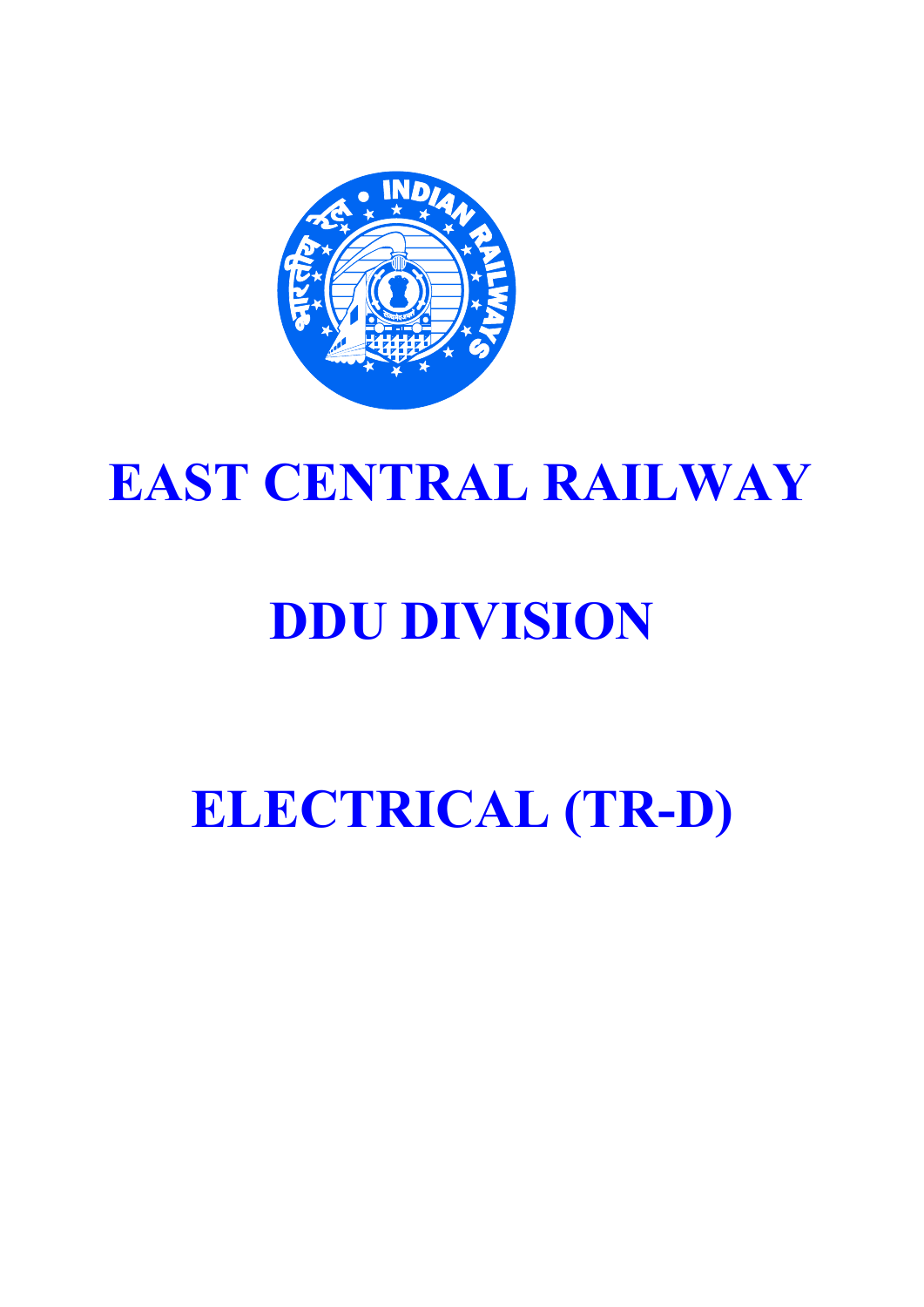### 13.0 ELECTRICAL-TRD

13.1 ORGANISATION:



13.1.2 There are four major OHE depots e.g. DDU, DOS, GAYA in G.C section and JAPLA in B.D section. In addition to above, there are five OHE Sub-depot at KARMNASA, KUDRA, SONNAGAR, RAFIGANJ & XBKJ. The jurisdiction of the main depots and sub- depots along with Tower Wagon are given below.

| <b>Depots</b> | Line            | From                        | To                       | Tower Wagon No. & Age |                  |
|---------------|-----------------|-----------------------------|--------------------------|-----------------------|------------------|
| <b>DDU</b>    | GC.             | BH 'K' (Excl.) Km.676/27-30 | CDMR (Excl) Km.          | 08 wheeler            | 22 Yr.           |
|               |                 | JN/C 750/29-30              | 660/1,2,1A               |                       |                  |
|               |                 | MGS-Excl BH 'B' 756/L-12B   | KCA/SP 748/17-18         |                       |                  |
|               |                 |                             | LKO line $757/5-6$       |                       |                  |
|               |                 |                             | DN Goods Line 756/DG-4   |                       |                  |
| <b>KMS</b>    | $G_{\rm C}$     | BBU(Excl.) Km. 620/30-31    | GAQ                      | 04 wheeler            | $11 Yr$ .        |
|               |                 |                             | (Excl.) Km. 660/1,2,1A   |                       |                  |
| <b>KTQ</b>    | G <sub>C</sub>  | SSG (Excl.)                 | BBU(Incl.) Km 620/30,31  | 04 wheeler            | 35 Yr.           |
|               |                 | Km.586/19,20,19A            |                          |                       |                  |
| <b>DOS</b>    | G <sub>C</sub>  | SEB(Excl.) Km 550/9-10      | SSG (Incl.)              | 08 wheeler            | $02 \text{Yr}$ . |
|               |                 |                             | Km.586/19,20,19A         |                       |                  |
| <b>SEB</b>    | G <sub>C</sub>  | PES(Excl.) Km 531/1-2       | SEB (Incl.) Km 550/09,10 | 04 wheeler            | 39 Yr.           |
|               | <b>BD</b>       | ANH(Incl.) Km 393/29-30     | SEB(Excl.) Km 410/35-36  |                       |                  |
| <b>RFJ</b>    | $\overline{G}C$ | GRRU(Excl.) Km 489/2-3      | PES(Incl.) Km 530/27-28  | 04 wheeler            | $10 Yr$ .        |
| <b>GYA</b>    | GC.             | MPO(Incl.) Km 462/19-20     | GRRU(Incl.) Km 489/1-2   | 08 wheeler            | 18 Yr.           |
|               |                 | CHK 90/25-26                | GYA 469/20 B             |                       |                  |
| <b>JPL</b>    | <b>BD</b>       | SQS (Incl.) Km 321/13-14    | ANH(Excl.) Km 393/27-28  | 08 wheeler            | Commissioned     |
|               |                 |                             |                          |                       | on 13-02-22      |
| <b>XBKJ</b>   | ARA-            | $ARA$ (Excl.) km $01/01$    | SSM (Excl.) km 96/47     | 04 wheeler            | 09 Yr            |
|               | <b>SSM</b>      |                             |                          |                       |                  |

13.1.3 There is one divisional store and central workshop at DDU for repair and maintenance including Automobile section under Sr. Section Engineer (S&W). Traction Power Control organisation functioning under CTPC and RCC (Remote) under a Sr. Section Engineer (R.C.) at DDU. Remote Control Centre at DDU has been provided with PC based SCADA system.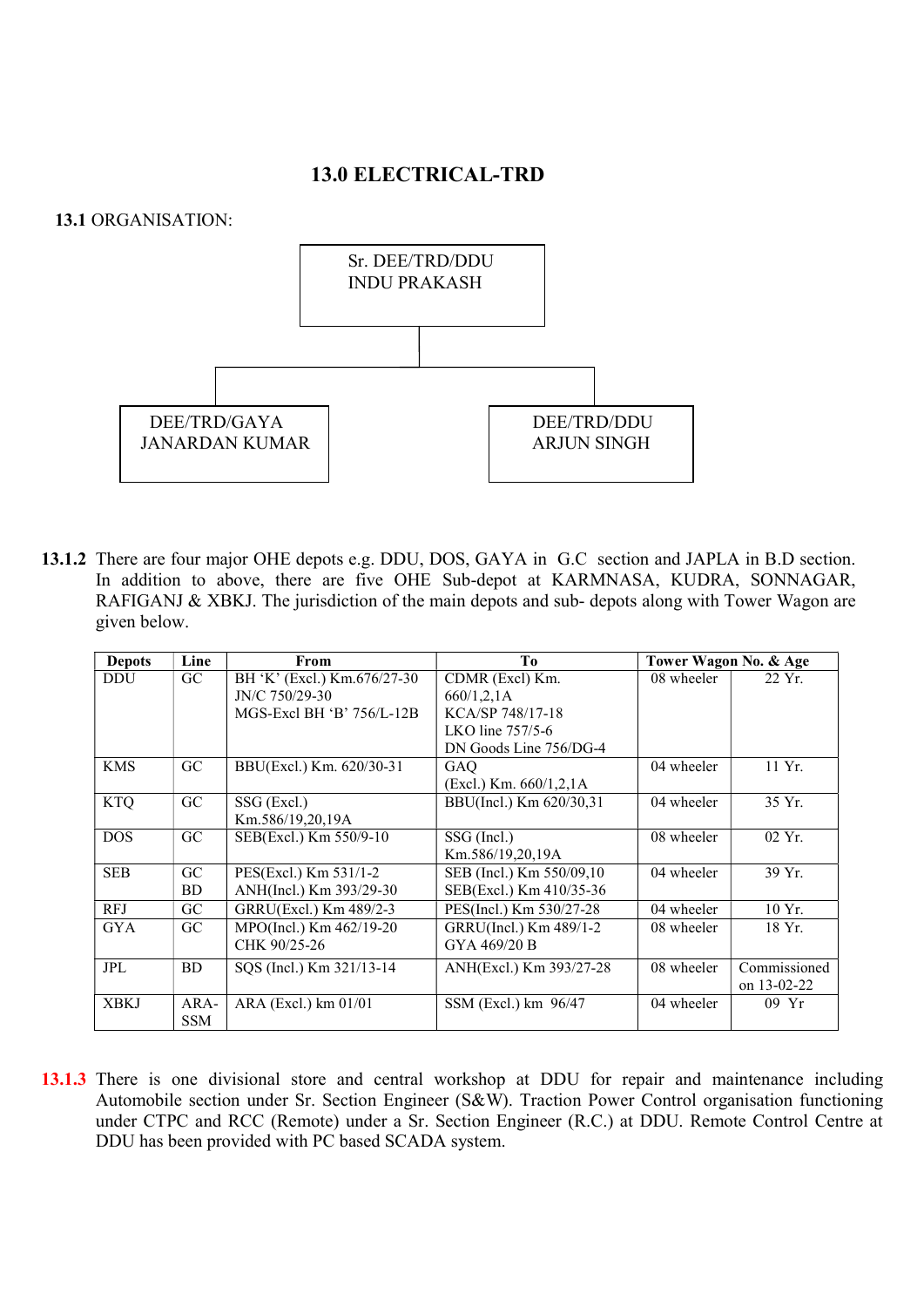### 13.2 Staff Position-

| SI.<br>No.              | Category                          | <b>Scale</b>     | Grade<br>Pay             | Total no. of<br>post | <b>MOR</b>      | Vacancy        | <b>Remarks</b>               |
|-------------------------|-----------------------------------|------------------|--------------------------|----------------------|-----------------|----------------|------------------------------|
|                         |                                   |                  |                          | sanctioned           |                 |                |                              |
| 1                       | <b>SSE</b>                        | 9300-34800       | 4600                     | 32                   | 32              | 0 <sub>0</sub> |                              |
| $\overline{2}$          | $\rm{JE}$                         | 9300-34800       | 4200                     | 16                   | 01              | $(-) 15$       | $\overline{\phantom{0}}$     |
|                         |                                   | Sub-Total        | ۰                        | 48                   | 33              | $(-) 15$       |                              |
| 1                       | MCM (PSI)                         | 9300-34800       | 4200                     | $\overline{26}$      | $\overline{21}$ | $(-) 05$       | Ξ.                           |
| $\overline{2}$          | Tech-I                            | 5200-20200       | 2800                     | $\overline{52}$      | $\overline{34}$ | $(-) 18$       | ٠                            |
| 3                       | Tech-II                           | 5200-20200       | 2400                     | $\overline{10}$      | $\overline{15}$ | $(+) 05$       | $\blacksquare$               |
| 4                       | Tech-III                          | 5200-20200       | 1900                     | 15                   | $\overline{32}$ | $(+) 17$       | Ξ.                           |
|                         |                                   | Sub-Total        | $\blacksquare$           | 103                  | 102             | $(-) 01$       | Ξ.                           |
| 1                       | MCM (OHE)                         | 9300-34800       | 4200                     | 34                   | 30              | $(-) 04$       | $\overline{\phantom{0}}$     |
| $\overline{c}$          | $LM-I$                            | 5200-20200       | 2800                     | 70                   | 42              | $(-) 28$       | $\qquad \qquad \blacksquare$ |
| $\overline{\mathbf{3}}$ | $LM-II$                           | 5200-20200       | 2400                     | 13                   | $\overline{21}$ | $(+) 08$       | $\overline{\phantom{0}}$     |
| 4                       | LM-III                            | 5200-20200       | 1900                     | $\overline{21}$      | $\overline{34}$ | $(+) 13$       |                              |
|                         |                                   | <b>Sub-Total</b> | $\overline{\phantom{0}}$ | 138                  | 127             | $(-) 11$       | -                            |
| 1                       | MCM (TW Dr)                       | 9300-34800       | 4200                     | 19                   | 15              | $(-) 04$       | $\blacksquare$               |
| $\overline{c}$          | Sr. TJ Dr.                        | 9300-34800       | 4200                     | 01                   | 01              | 0 <sub>0</sub> |                              |
| 3                       | TJ Dr-I                           | 5200-20200       | 2800                     | 02                   | 01              | $(-) 01$       | ÷,                           |
| 4                       | TJ Dr-II                          | 5200-20200       | 2400                     | 01                   | 01              | 00             | Ξ.                           |
| 5                       | TJ Dr-III                         | 5200-20200       | 1900                     | 01                   | 00              | $(-) 01$       | ٠                            |
| 6                       | MV Driver-III                     |                  | $\blacksquare$           | $\blacksquare$       | $\sim$          | ÷.             | $\overline{\phantom{0}}$     |
|                         |                                   | Sub-Total        | -                        | 24                   | 18              | $(-) 06$       | -                            |
| $\mathbf{1}$            | Khalasi/                          | 4440-7440        | 1800                     | 162                  | 119             | $(-)43$        |                              |
|                         | Helper/Chukidar/Shafai<br>Staff   |                  |                          |                      |                 |                |                              |
|                         | <b>The Second Company Company</b> | <b>TOTAL</b>     | $\overline{\phantom{0}}$ | 475                  | 399             | $(-) 76$       | -                            |

#### Ministerial Staff:-

| Sl.            | Category        | Scale        | Grade Pay | Total no. of | <i>MOR</i> | Vacancy | Remarks |
|----------------|-----------------|--------------|-----------|--------------|------------|---------|---------|
| N <sub>o</sub> |                 |              |           | post         |            |         |         |
|                |                 |              |           | sanctioned   |            |         |         |
|                | Ch. OS          | 9300-34800   | 4600      | 01           | 00         | (-) 01  |         |
|                | <b>OS</b>       | 9300-34800   | 4200      | 06           | 05         | (-) 01  |         |
|                | Sr. Clerk Gr. I | 5200-20200   | 2800      | 03           | 02         | (-) 01  |         |
|                | Clerk Gr. II    | 5200-20200   | 1900      | 00           | 00         | 00      |         |
|                | Office Peon     | 5200-20200   | 1800      | 05           | 03         | $(-)02$ |         |
|                |                 | <b>Total</b> |           | 15           | 10         | $(-)05$ |         |

#### Ministerial Staff:- Following staff are in addition to the sanctioned under the division:-

| Sl. | Category      | Scale      | Grade  | Total no. of | <b>MOR</b>     | Vacancy    | Remarks |
|-----|---------------|------------|--------|--------------|----------------|------------|---------|
| No. |               |            | Pay    | post         |                |            |         |
|     |               |            |        | sanctioned   |                |            |         |
|     | Sr. Draftsman | 9300-34800 | 4600   | 01           | 01             | 00         |         |
|     | Jr. Draftsman | 9300-34800 | 4200   | 01           | 01             | 00         |         |
|     | Chief Steno   | 9300-34800 | 4600   | 01           | 01             | 00         |         |
| 4   | Chief Typist  | 9300-34800 | 4600   | 00           | 00             | 00         |         |
|     | Hd. Typist    | 9300-34800 | 4200   | 01           | 0 <sub>0</sub> | $( - ) 01$ |         |
|     |               | Total      | $\sim$ | 04           | 03             | $(-) 01$   |         |
|     |               | G. Total   |        | 494          | 412            | $(-)82$    |         |

NOTE- i) Total S.S. Strength - 494 & MOR = 412, Vacancy = 82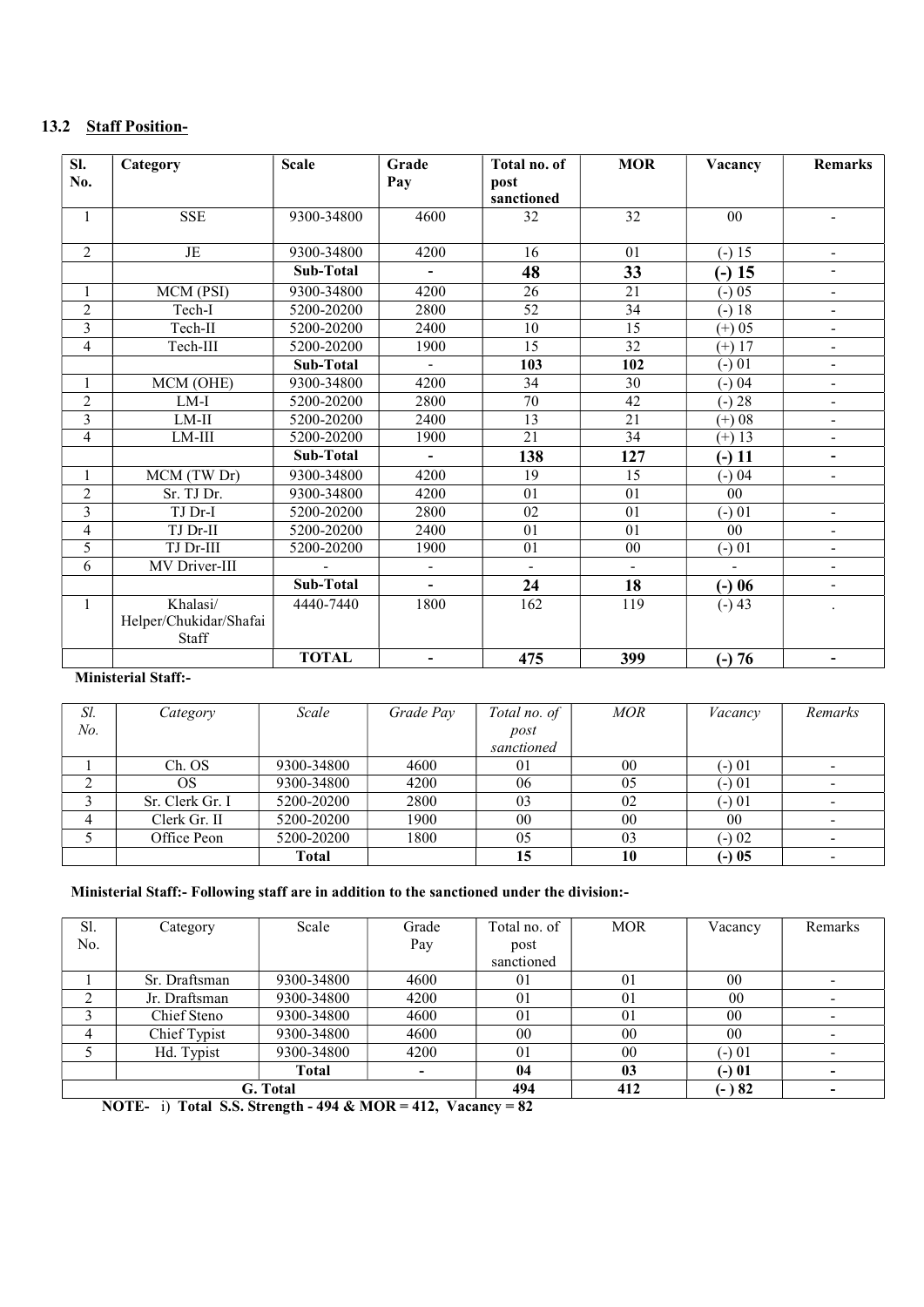#### 13.3 OHE Assets-

13.3.1

#### Route Km. of OHE:- 405.25 RKM:

| 216.25 RKM | Ex. JEP/SP $(Excl.)$ - | $MPO/SSP$ (Incl.) |
|------------|------------------------|-------------------|
| 92.00 RKM  | $Ex. SEB$ $(EXcl.)$ -  | GHD/SSP (Incl.)   |
| 97.00 RKM  | $Ex. ARA$ $(EXcl.)$ -  | SSM (Excl.)       |

#### 13.3.2 Track Km of OHE: - 1273.43 TKM (857.23 M/L + 416.20 Yard & Loop/ L)

 G.C. - 939.23 (Main line - 577.25 TKM + Yard & Loop/Line-- 361.98 TKM) B.D. - 230.20 (Main line - 182.98 TKM + Yard line & Loop/Line - 47.22TKM)  $ARA-SSM-104$  (Main line – 97 TKM + Yard line & Loop/Line - 7.0 TKM)

#### 13.4 PSI Assets:-

#### Traction Sub-Stations and its capacity:-

DDU Division has 3 nos. of TSS at RFJ, KTQ &JPL and power is purchased at 132 KV through OPEN ACCESS and 03 nos. of Grid Sub-Stations at KARMNASA, SONNAGAR & GAYA. These Grid Sub-stations are owned, maintained and operated by BSPTCL and power is purchased at 25 KV through OPEN ACCESS.

| Sl.<br>No. | <b>TSS</b> | Tr. Capacity | Make       | Contract demand<br>in KVA |
|------------|------------|--------------|------------|---------------------------|
|            | <b>RFJ</b> | 2x21.6 MVA   | Changsa of | 11200                     |
|            |            |              | China      |                           |
|            | <b>KTO</b> | 2x30/42 MVA  | T&R, ADI   | 21400                     |
|            | JPL        | 2x30/42 MVA  | T & R      | 11600                     |
|            |            |              | Total      | 44200 KVA                 |

#### Capacity of Traction Sub-Station: (Rly. Owned)

#### Grid Sub-Station:

#### Capacity of Grid Sub-Stations( BSPTCL Owned):-

| Sr.           |             |                 |                      | Contract demand |
|---------------|-------------|-----------------|----------------------|-----------------|
| No.           | <b>GSS</b>  | Transformer     | Make                 | 1n              |
|               |             | Capacity        |                      | <b>KVA</b>      |
|               | <b>KMS</b>  | 1 x 13.5/20 MVA | CGL                  | 9000            |
|               |             | 1 x 21.6/30.24  | <b>TELK</b>          |                 |
|               |             | <b>MVA</b>      |                      |                 |
| $\mathcal{D}$ | <b>SEB</b>  | 1 x 13.5/20 MVA | CGL                  | 15600           |
|               |             | 1 x 21.6 MVA    | <b>TELK</b>          |                 |
| 3             | <b>GAYA</b> | 2 x 13.5 MVA    | <b>Bharat Bijlee</b> | 9100            |
|               |             |                 | Total                | 33700 KVA       |